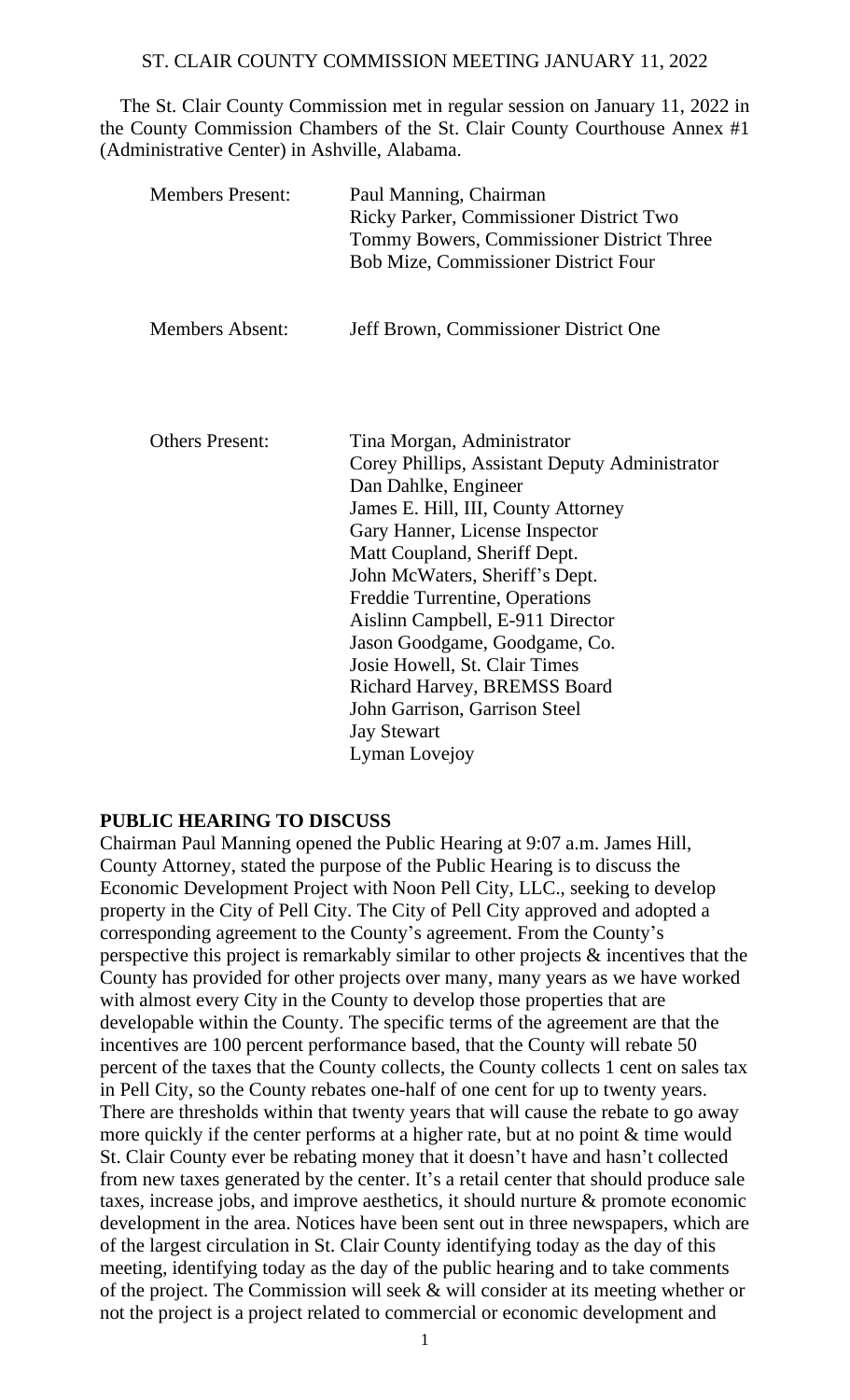whether it serves a valid and sufficient public purpose, notwithstanding any incidental benefits that may be received by the developer, Noon Pell City, LLC. The economic development council has worked extremely hard on all projects, but on this one in particular it has taken a long time to come together, COVID did not help. Don Smith is here and he can speak if need be & if more detail is needed. Don has worked very hard on this project as he has on all projects. Mr. Hill asked for any comments at this time. Don Smith, Economic Development Council, stated that this is a project that we have worked with the Commission hand in hand for over three years. There have been a lot of struggles along the way that we couldn't control, but I do want to say a special thanks to County Attorney, James Hill. I just want to commend Mr. Hill on his really working hard protecting the County, making sure that the project agreement is great for the citizens of St. Clair County without risking the project itself and I would also like to thank the County Commission for their patience & commitment to this project. It is a one-hundred thirty thousand square foot retail development guaranteed. It is going to be over one-hundred sixty-five thousand square feet. Roughly two-hundred new jobs with some of those being part-time. It is a Twenty-four-million-dollar investment with an estimated thirty-million dollar in retail sales annually. Then there is also a parcel for a steakhouse, additional retail, and a hotel. The retailers that can be named right now are T.J. Maxx & Hobby Lobby, there are other similar types of retailers that will be coming in, we just can't announce them at this time. I can tell you this, there will be a large percentage of sales taking place at this retail center that are sales that are taking place outside the County right now. Folks are leaving St. Clair County to purchase these goods & this retail center will retain a lot of those customers. The EDC is very excited & recommends this project. The City of Pell City could not have done this without the help of the County Commission. The County is unique in this State in understanding the "Big Picture" that a strong, small community is a strong county. Thank you so much. There was no opposition and there being no additional public comment, Chairman Paul Manning closed the Public Hearing at 9:14 a.m.

# **CALL TO ORDER of Regular Meeting**

Chairman Manning declared a quorum present at 9:21 a.m. and called the meeting to order.

#### **APPROVAL OF AGENDA**

On a motion by Commissioner Bowers, seconded by Commissioner Mize, with all voting aye, it was

RESOLVED, that the Agenda be approved as presented.

#### **APPROVAL OF MINUTES**

On a motion by Commissioner Parker, seconded by Commissioner Bowers, with all voting aye, it was

RESOLVED, that the minutes of the regular meeting on December 28, 2021 be approved.

#### **ENGINEER'S REPORT**

The first item of the Engineer's report was an informational item updating the road crews.

The next item was to discuss approval of the recommendation of Dan Dahlke, Engineer, to hire Brad Davies into the vacant Road Worker I Contract position. On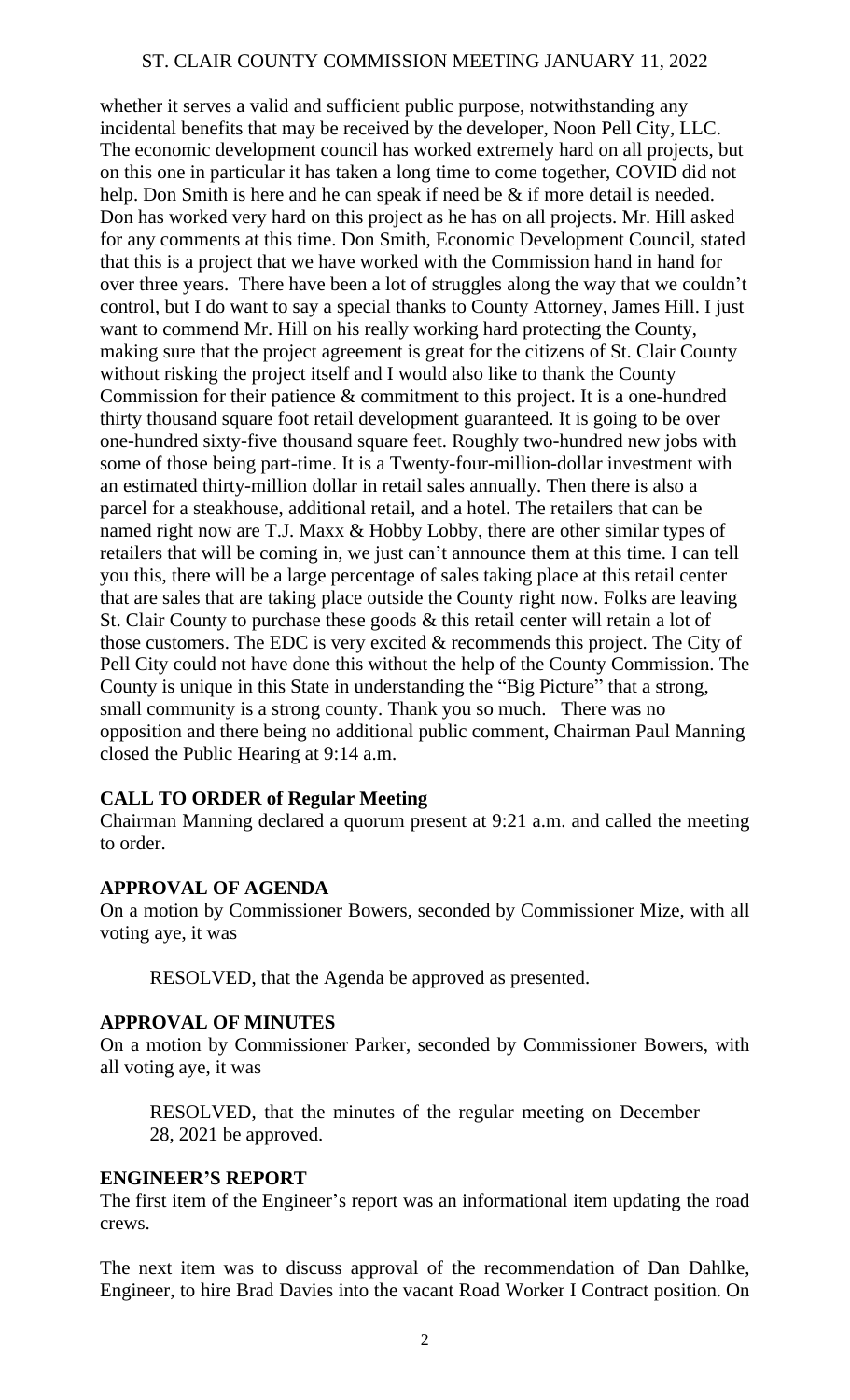a motion by Commissioner Parker, seconded by Commissioner Bowers, with all voting aye, it was

RESOLVED, that the recommendation of Dan Dahlke, Engineer, to hire Brad Davies into the vacant Road Worker I Contract position is approved. (Contract to be made a part of these minutes as Attachment #1)

The next item was to discuss approval of the County Rebuild Alabama Annual Report (CRAAR). On a motion by Commissioner Bowers, seconded by Commissioner Mize, with all voting aye, it was

RESOLVED, that the County Rebuild Alabama Annual Report (CRAAR) is approved. (Document to be made a part of these minutes as Attachment #2)

The next item was to discuss adopting Resolution 2022-22 with ALDOT for Project STPAA-HSIP-FMGR-0053(595) which will resurface & stripe US 231 from Shelby County line to 19th Street in Pell City. On a motion by Commissioner Parker, seconded by Commissioner Mize, with all voting aye, it was

RESOLVED, that Resolution 2022-22 with ALDOT for Project STPAA-HSIP-FMGR-0053(595) which will resurface & stripe US 231 from Shelby County line to 19<sup>th</sup> Street in Pell City is approved. (Resolution to be made a part of these minutes as Attachment #3)

The next item was to discuss approval of overtime for Blake Phillips & Blake Gallahar on Project RABRZ-5818(252) to replace a bridge on Washington Valley Road. On a motion by Commissioner Mize, seconded by Commissioner Bowers, with all voting aye, it was

RESOLVED, that overtime for Blake Phillips & Blake Gallahar on Project RABRZ-5818(252) to replace a bridge on Washington Valley Road is approved.

# **ADMINISTRATOR'S REPORT**

The first item of the administrator's report was to discuss approving travel requests as presented in the work session. On a motion by Commissioner Parker, seconded by Commissioner Bowers, with all voting aye, it was

RESOLVED, that the travel requests as presented in the work session are approved. (List to be made a part of these minutes as Attachment #4)

# **COUNTY ATTORNEY'S REPORT**

The first item of the County Attorney's report was to discuss amending Policy 24 (regarding employees' personal use of County-Owned vehicles, per IRS regulations). On a motion by Commissioner Parker, seconded by Commissioner Mize, with all voting aye, it was

RESOLVED, that amending Policy 24 (regarding employees' personal use of County-Owned vehicles, per IRS regulations) is approved. (Policy to be made a part of these minutes as Attachment #5)

# **OLD BUSINESS**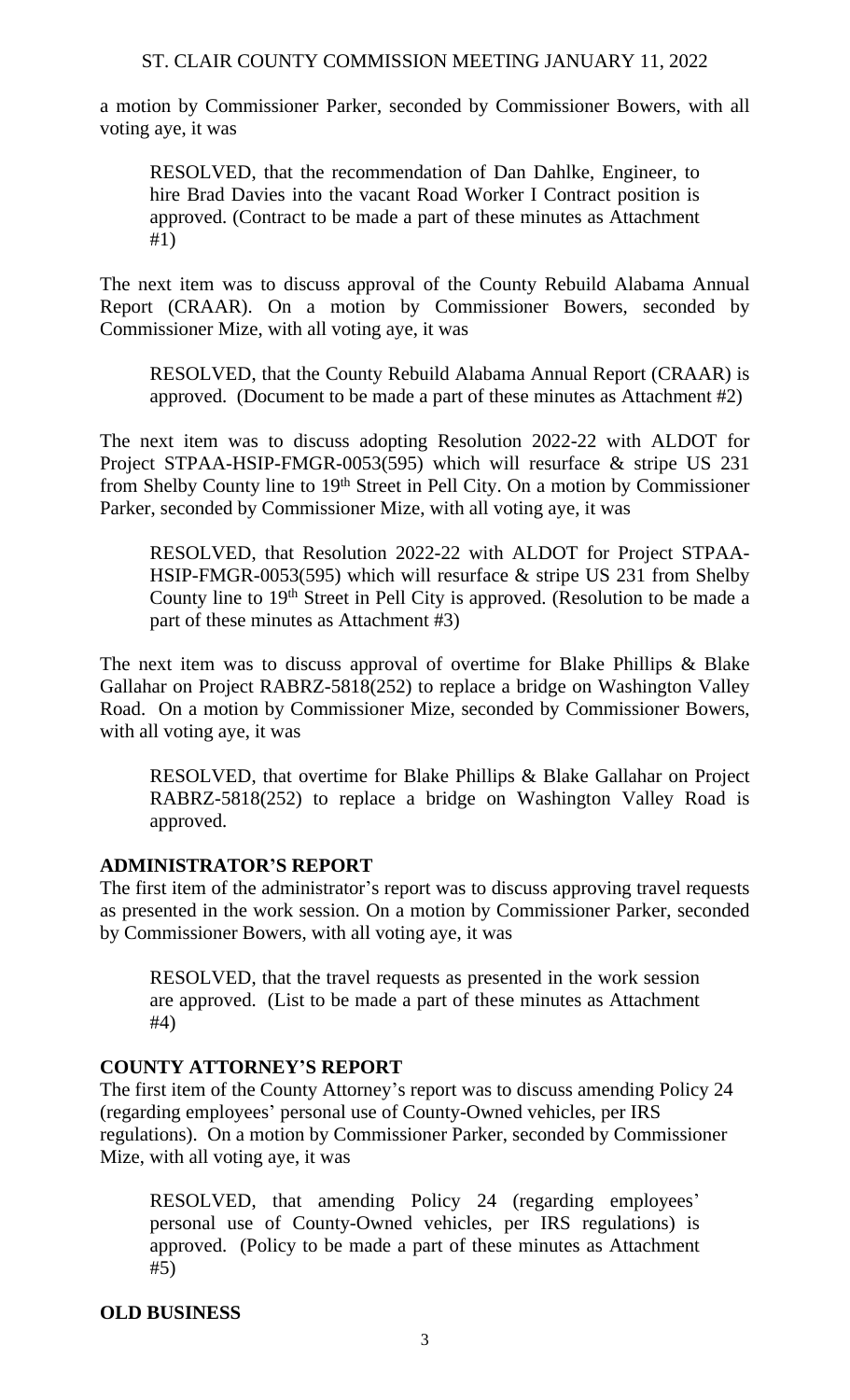The first item of Old Business was to approve re-posting the Safety & Operations Manager Contract position that was tabled from Dec. 28, 2021 meeting. Commissioner Bowers made a motion to table again until the next meeting, seconded by Commissioner Mize, with all voting aye, it was

RESOLVED, that to re-post the Safety & Operations Manager Contract position that was tabled from Dec. 28, 2021 meeting be tabled again until the next Commission meeting.

#### **NEW BUSINESS**

The first item of New Business was to adopt Resolution 2022-23 for the Economic Development agreement with Noon Pell City, LLC. On a motion by Commissioner Mize, seconded by Commissioner Parker, with all voting aye, it was

RESOLVED, that Resolution 2022-23 for the Economic Development agreement with Noon Pell City, LLC., is approved. (Agreement to be made a part of these minutes as Attachment #6)

The next item was to discuss the request from Patrice Kurzejeski, EMA Director, to submit a letter of intent for applying for Hazard Mitigation Preparedness Grant (HMPG) funds. On a motion by Commissioner Bowers, seconded by Commissioner Parker, with all voting aye, it was

RESOLVED, that the request from Patrice Kurzejeski, EMA Director, to submit a letter of intent for applying for HMPG funds is approved. (Letter to be made a part of these minutes as Attachment #7)

The next item was to discuss the request of Patrice Kurzejeski, EMA Director, to approve a quote to remove the remainder county weather sirens, a total of fifteen (15) sirens. The quote is from C&C Tree Service and Stump Grinding in the amount of \$9,000.00. On a motion by Commissioner Parker, seconded by Commissioner Mize, with all voting aye, it was

RESOLVED, that the request of Patrice Kurzejeski, EMA Director, for a quote to remove the remainder county weather sirens, a total of fifteen (15) sirens from C&C Tree Service and Stump Grinding in the amount of \$9,000.00 is approved. (Invoice to be made a part of these minutes as Attachment #8)

The next item was to discuss an approval of overtime pay to Patrice Kurzejeski, EMA Director, (exempt employee) during the recent weather events. On a motion by Commissioner Bowers, seconded by Commissioner Mize, with all voting aye, it was

RESOLVED, that overtime pay to Patrice Kurzejeski, EMA Director, (exempt employee) during the recent weather events is approved.

The next item was to discuss approval of a topographic survey of the Arena site from Luker & Company Surveying in the amount of \$2,400.00. On a motion by Commissioner Mize, seconded by Commissioner Bowers, with all voting aye, it was

RESOLVED, that a topographic survey of the Arena site from Luker & Company Surveying in the amount of \$2,400.00 is approved. (Invoice to be made a part of these minutes as Attachment #9)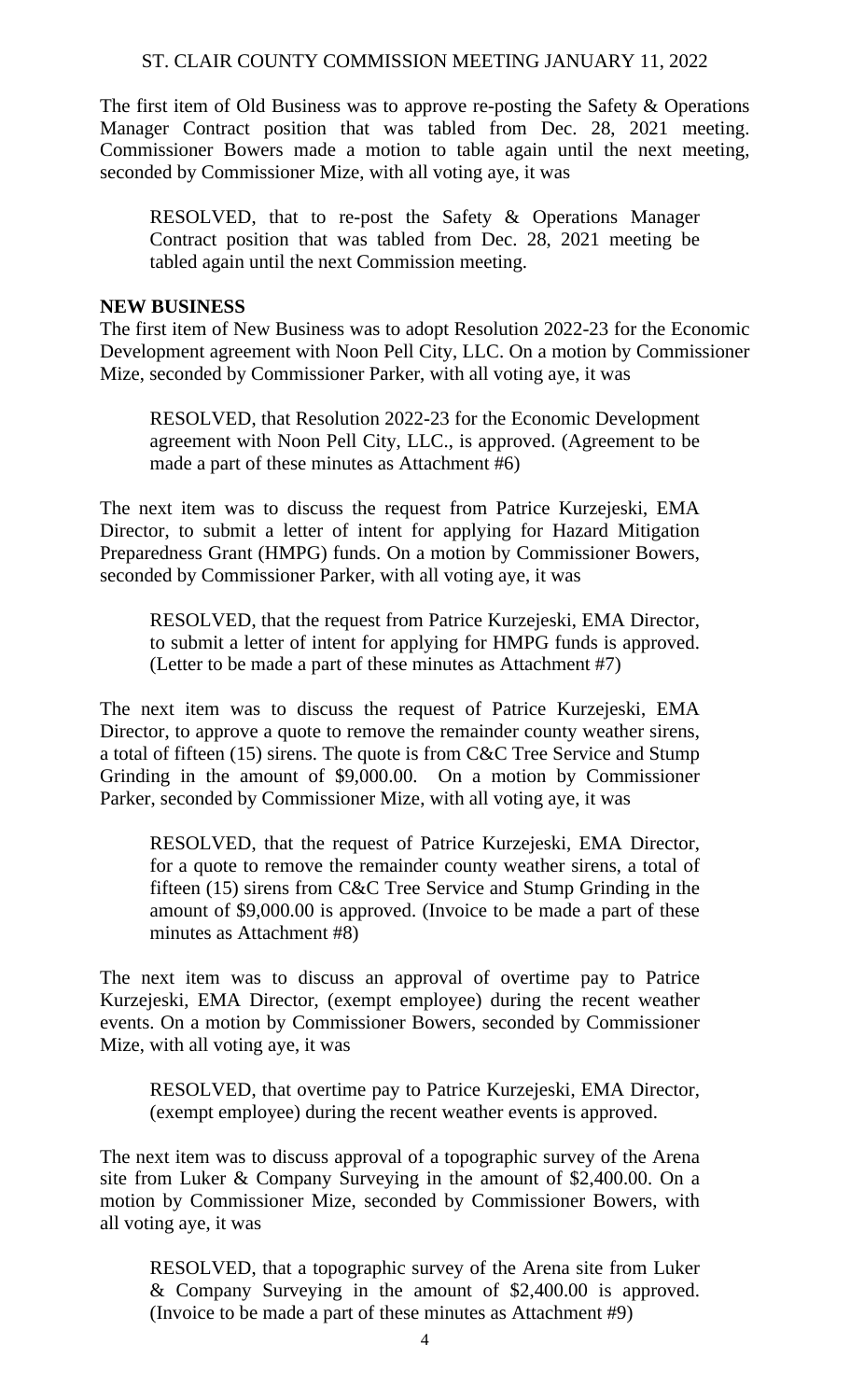The next item was to discuss an approval of the ACCA Declarations Page and Participation Agreement effective January 1, 2022 -January 1, 2024 and payment to the ACCA Liability Self-Insurance Fund, Inc. Property and Auto Program Coverage in the amount of \$147,705.24 and \$244,218.81. On a motion by Commissioner Parker, seconded by Commissioner Bowers, with all voting aye, it was

RESOLVED, that the ACCA Declarations Page and Participation Agreement effective January 1, 2022 -January 1, 2024 and payment to the ACCA Liability Self-Insurance Fund, Inc. Property and Auto Program Coverage in the amount of \$147,705.24 and \$244,218.81 are approved. (Documents to be made a part of these minutes as Attachment #10)

The next item was to discuss the request from Paula Ballard, McCain Memorial/Ashville Public Library for an appropriation to the City of Ashville in the amount of \$4,400.00. On a motion by Commissioner Parker, seconded by Commissioner Mize, with all voting aye, it was

RESOLVED, that the request from Paula Ballard, McCain Memorial/Ashville Public Library for an appropriation to the City of Ashville in the amount of \$4,400.00 is approved. (Request to be made a part of these minutes as Attachment #11)

The next item was to discuss approval to pay a Sheriff's office invoice without a P.O. to Home Depot in the amount of \$ 8.98 due to Home Depot charging to an old account. On a motion by Commissioner Bowers, seconded by Commissioner Parker, with all voting aye, it was

RESOLVED, that the request from the Sheriff's office to pay an invoice without a P.O. to Home Depot in the amount of \$ 8.98 due to Home Depot charging to an old account is approved.

The next item was to discuss approval to reimburse the City of Springville for repairs made to a generator staged at the Springville Fire Station in the amount of \$300.00. On a motion by Commissioner Parker, seconded by Commissioner Mize, with all voting aye, it was

RESOLVED, that reimbursing the City of Springville for repairs made to a generator staged at the Springville Fire Station in the amount of \$300.00 is approved. (Document to be made a part of these minutes as Attachment #12)

The next item was to discuss approval of the request of Lynn Crow, Maintenance Supervisor, to pay an invoice without a purchase order to GKL Companies, Inc., in the amount of \$340.00, due to an emergency call on the weekend. On a motion by Commissioner Parker, seconded by Commissioner Bowers, with all voting aye, it was

RESOLVED, that the request of Lynn Crow, Maintenance Supervisor, to pay an invoice without a purchase order to GKL Companies, Inc., in the amount of \$340.00, due to an emergency call over the weekend is approved.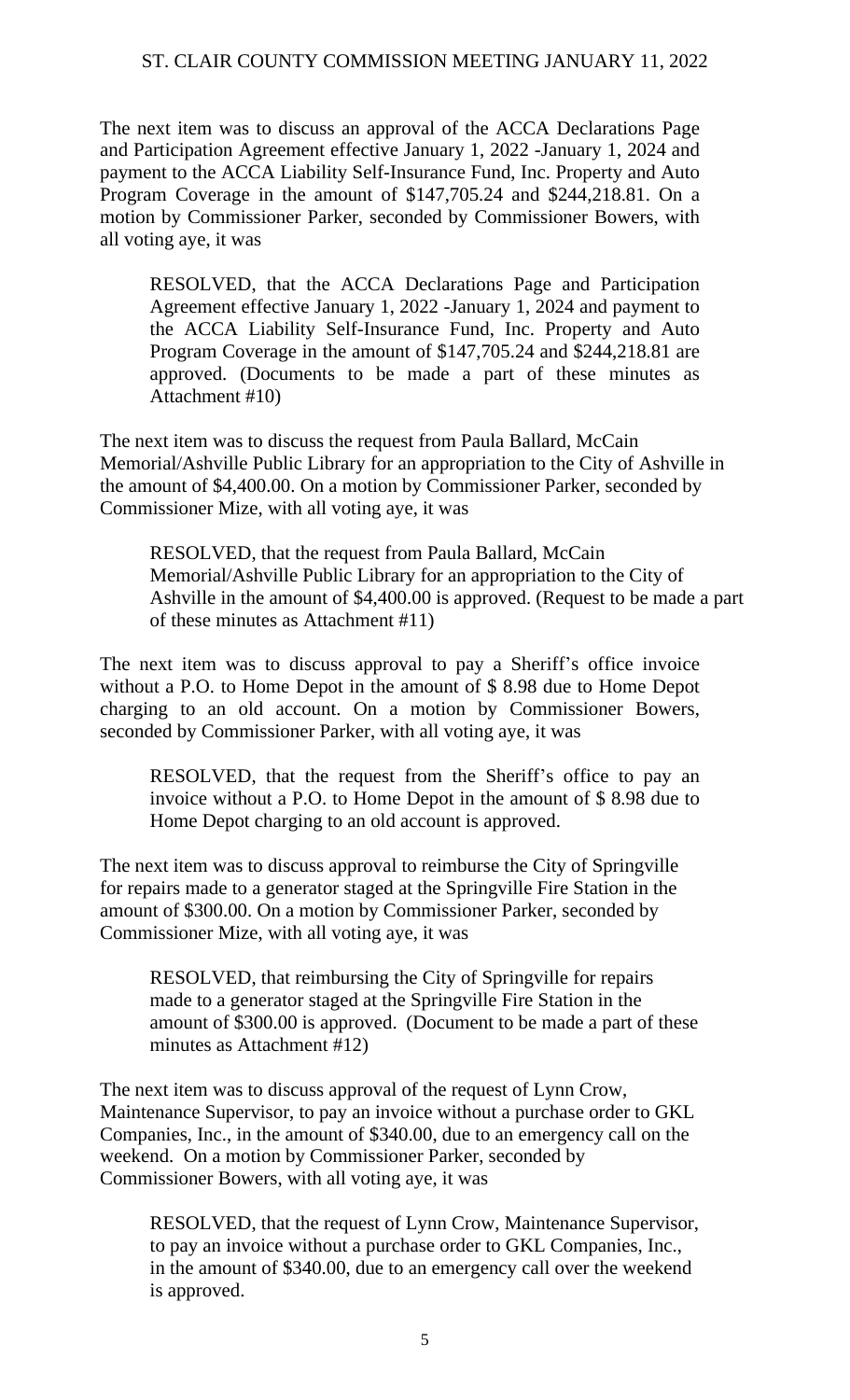# **BOARD APPOINTMENTS**

The next item to discuss was Board appointments. Commissioner Parker made a motion to appoint Gary Hanner as an alternate to the M4A Board. Motion was seconded by Commissioner Mize, with all voting aye, it was

RESOLVED, that the request to appoint Gary Hanner to the M4A Board is approved.

The next item for discussion was to approve payment of the monthly bills. On a motion by Commissioner Mize, seconded by Commissioner Bowers, with all voting aye, it was

RESOLVED, that the monthly bills be approved for payment with the exception of those that are questioned by the Commission before the close of business today.

There being no further business, the meeting adjourned, subject to call, at approximately 9:38 a.m. On a motion by Commissioner Parker, seconded by Commissioner Mize, with all voting aye.

{SIGNATURE PAGE TO FOLLOW}